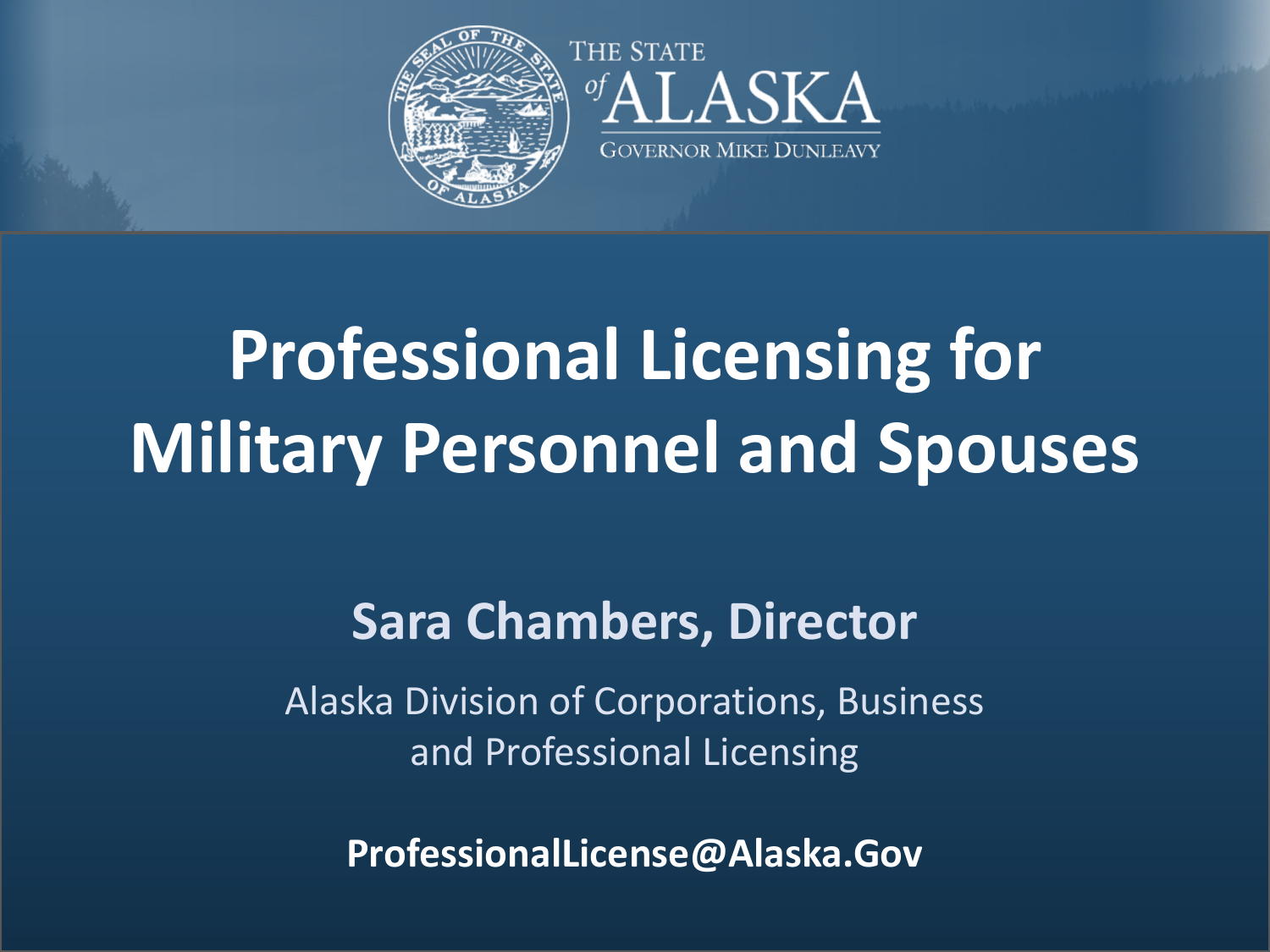

**Alaska Department of Commerce, Community, and Economic Development:** *Promoting a healthy economy, strong communities, and protect consumers in Alaska.* 

The department achieves its mission by providing services that support:

- 
- 

 $-$  economic growth  $-$  strong communities

– affordable energy – consumer protection

**Alaska Division of Corporations, Business and Professional Licensing:** *Inspiring public confidence through balanced regulation of competent professional and business services*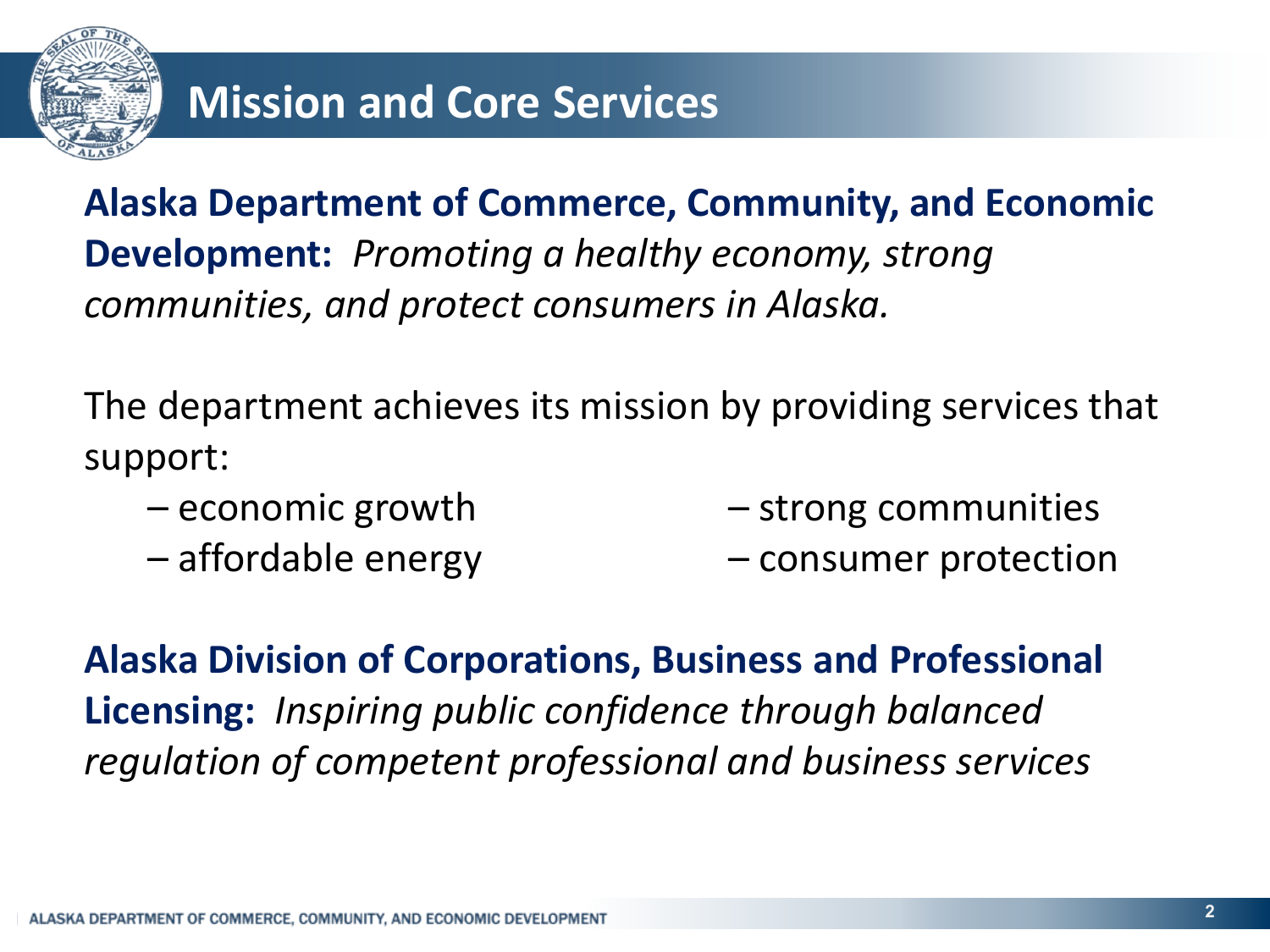

## **Professions Regulated by the Division**

**Acupuncturists Athletic Trainers Audiologists Behavior Analysts Collection Agencies Guardians & Conservators Construction Contractors Concert Promoters Dietitians & Nutritionists**

**Dispensing Opticians Electrical Administrators Animal Euthanasia Permits Professional Geologists Hearing Aid Dealers Home Inspectors Mechanical Administrators Morticians**

**Naturopaths** 

**Nursing Home Administrators Pawnbrokers Speech-Language Pathologists Underground Storage Tank Workers**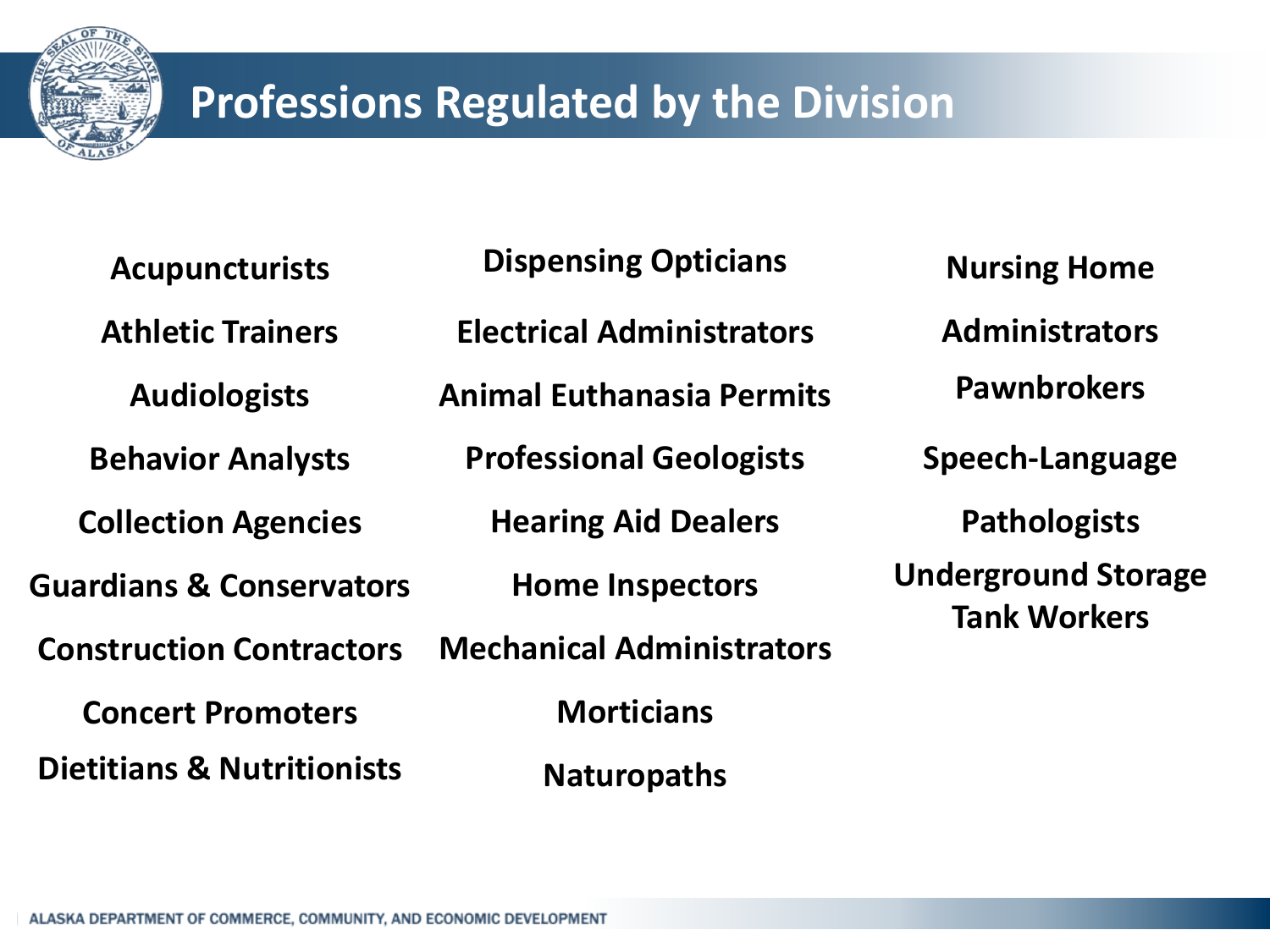

#### **Professions Regulated by Boards**

**Board of Registration for Architects, Engineers and Land Surveyors**

**Board of Barbers and Hairdressers**

**Big Game Commercial Services Board**

**Board of Chiropractic Examiners**

**Board of Dental Examiners**

**Board of Marine Pilots**

**State Medical Board**

**Board of Marital and Family Therapy**

**Board of Massage Therapists**

**Board of Certified Direct-Entry Midwives**

**Board of Nursing**

**Board of Examiners in Optometry**

**Board of Professional Counselors**

**Board of Pharmacy**

**Board of Physical Therapy and Occupational Therapy**

**Board of Psychologist and Psychological Associate Examiners**

**Board of Public Accountancy**

**Board of Certified Real Estate Appraisers**

**Real Estate Commission**

**Board of Social Work Examiners**

**Board of Veterinary Examiners**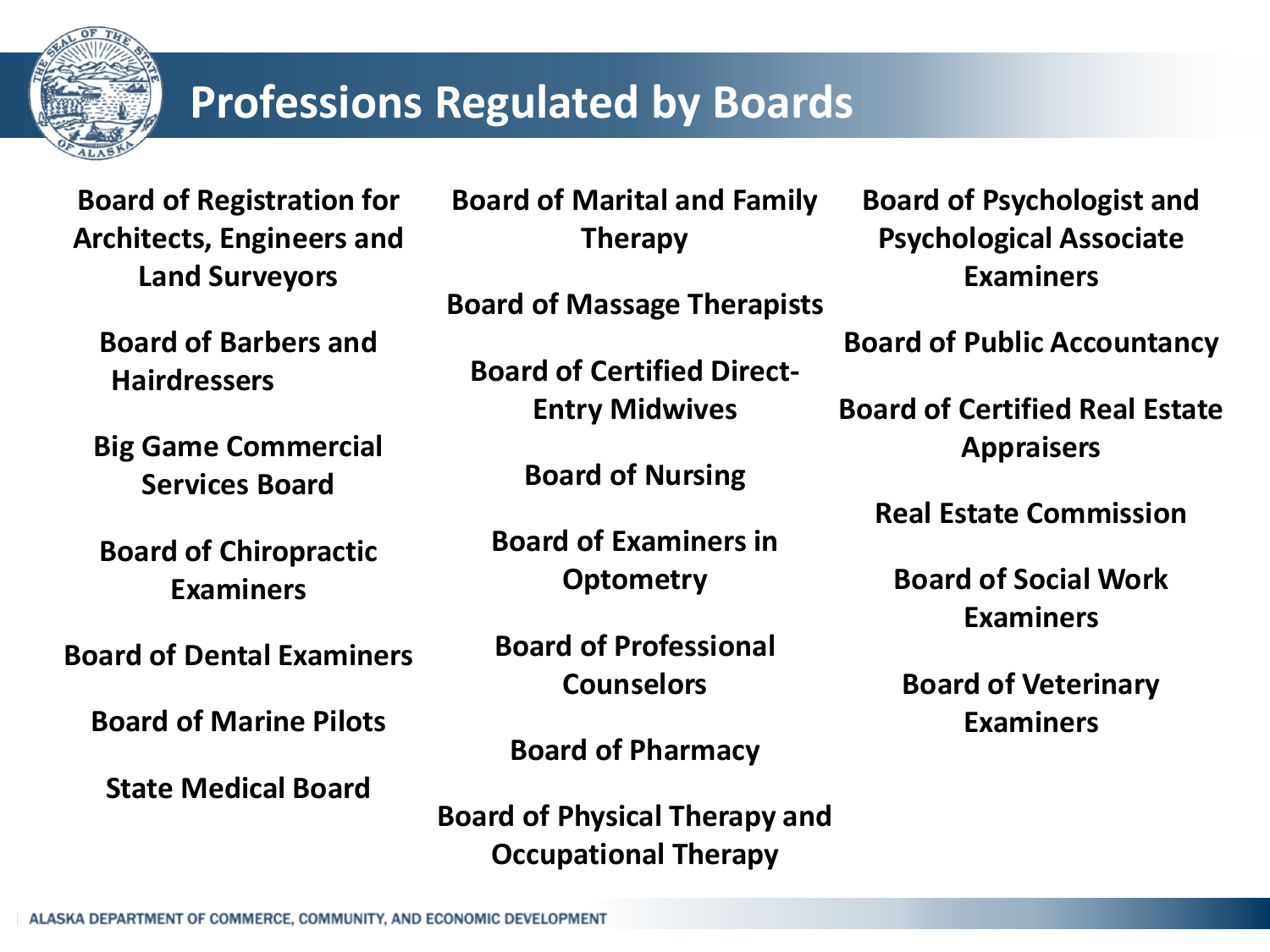

## **Expedited License** (AS 08.01.063)

Allows spouses' applications to be prioritized so that they may begin employment as soon as possible after they submit their completed applications.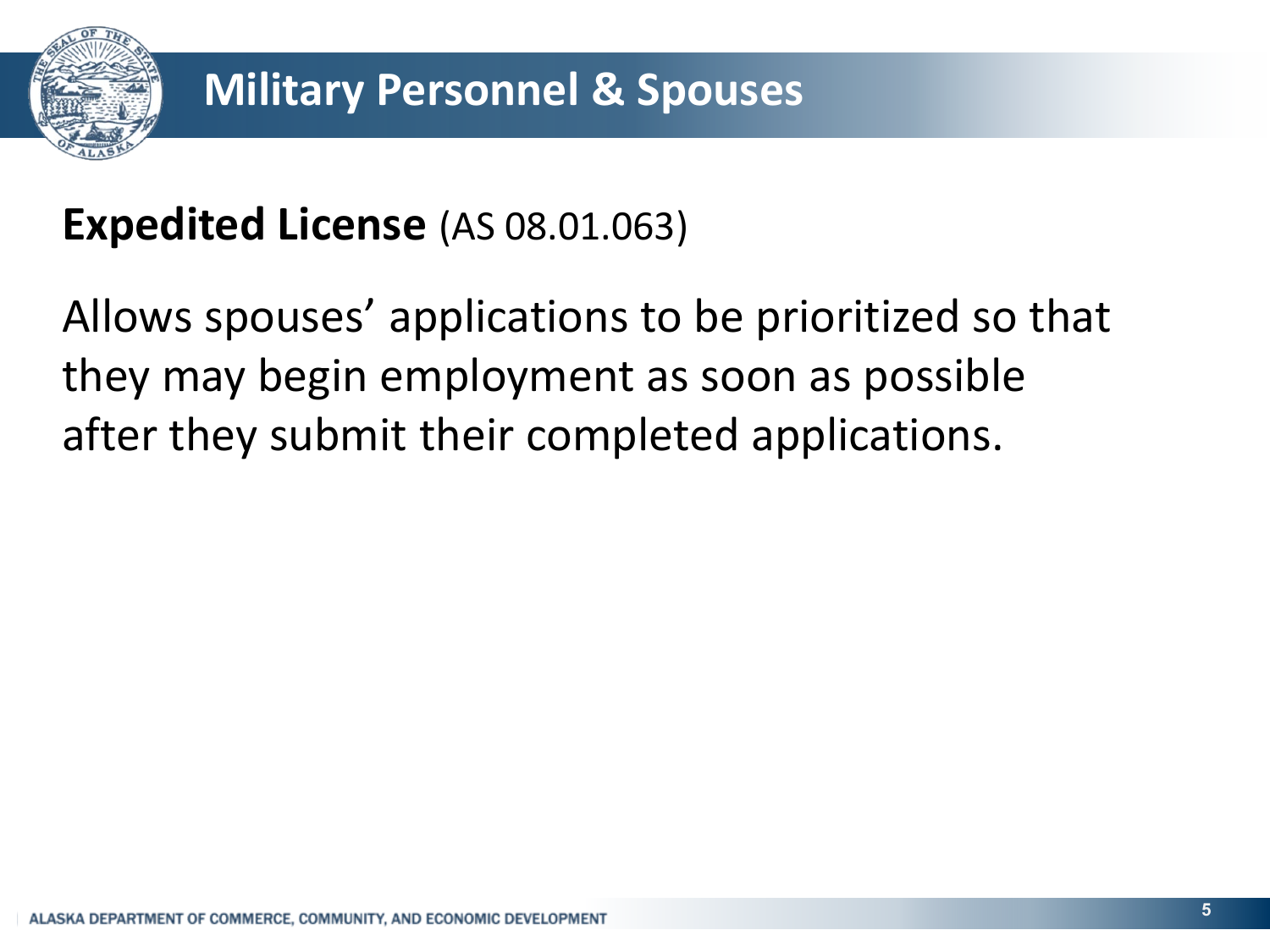

# **Department or board accepts military education, training, and service**, if:

• **substantially equivalent** to some or all of the qualifications otherwise required of an applicant for a license or certificate issued under this chapter; and

the applicant provides **satisfactory evidence of successful completion** of the education, training, or service as a member of the armed forces of the United States, the United States Reserves, the National Guard of any state, the Military Reserves of any state, or the Naval Militia of any state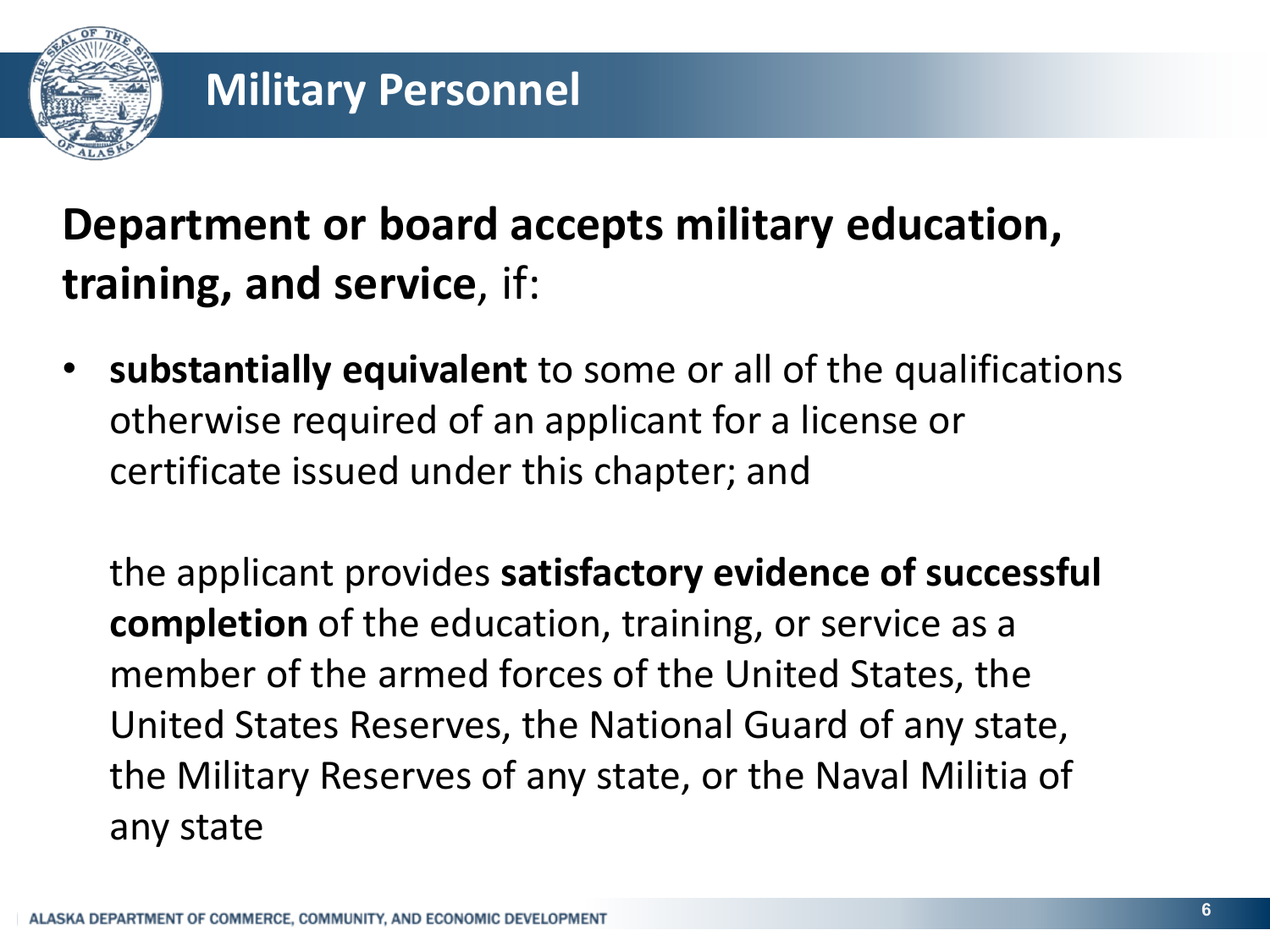

#### **Temporary License** (AS 08.01.063)

Requires the spouse applicant to hold a license in another state and provides up to 360 days coverage so the spouse can practice while completing statespecific requirements, if any.

Given the many existing opportunities for spouses to attain full licensure by endorsement, this is the fastest method of obtaining licensure.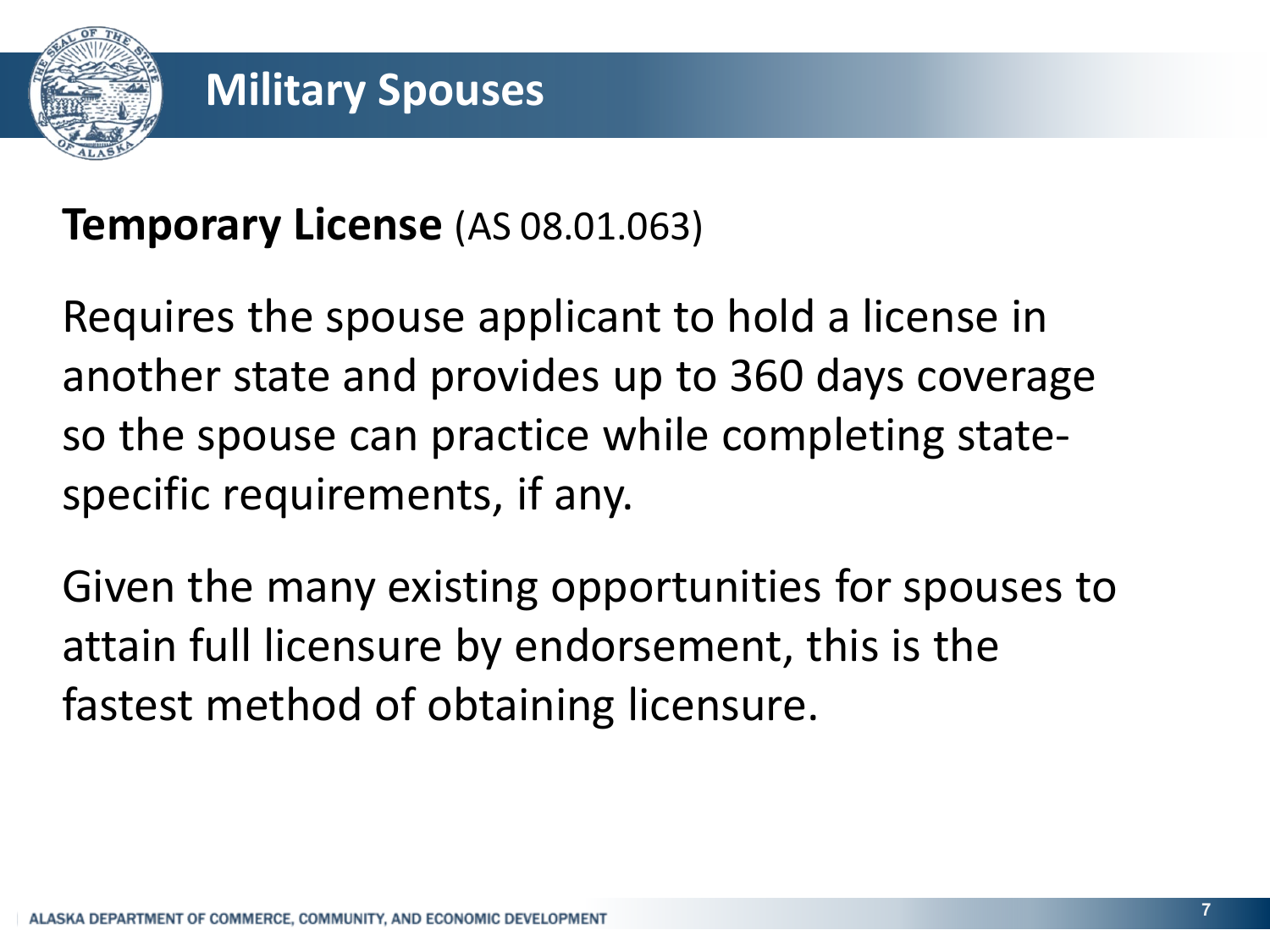

## **Licensure by Endorsement or Credentials**

- Reexamination not required
- Possess an active license from a previous jurisdiction with similar requirements as Alaska's

With only a few exceptions, all 100+ licenses issued by this division offer a version of licensure by endorsement, credentials, or reciprocity.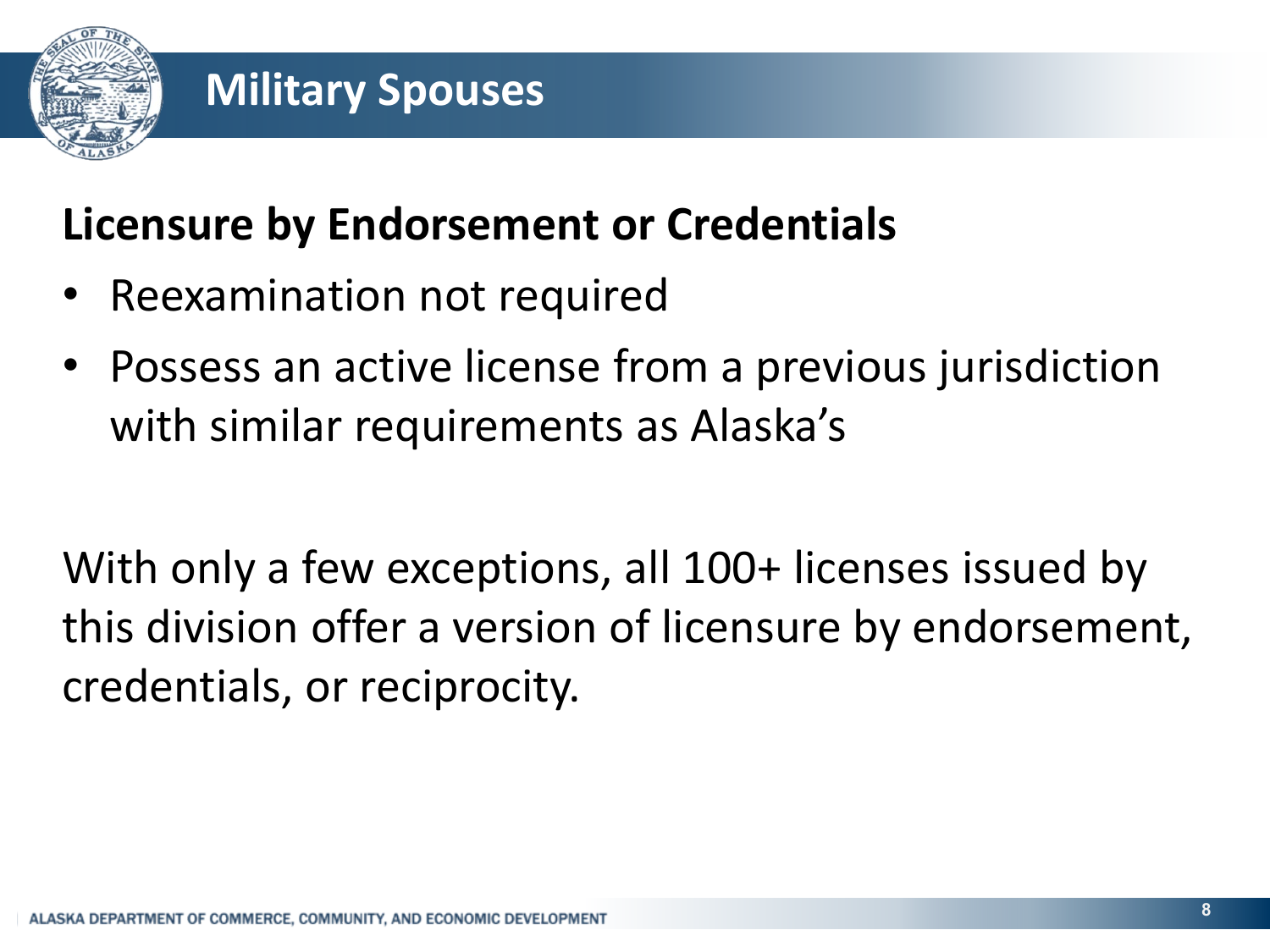

## **Licensure by Endorsement or Credentials**

License requirements are each slightly different, but typically include:

- verification of substantially similar or equal requirements in the other jurisdiction
- successful passage of any Alaska-specific exam requirements or criminal history background check
- completion of an application for licensure
- proof of bonding if required, and
- payment of fees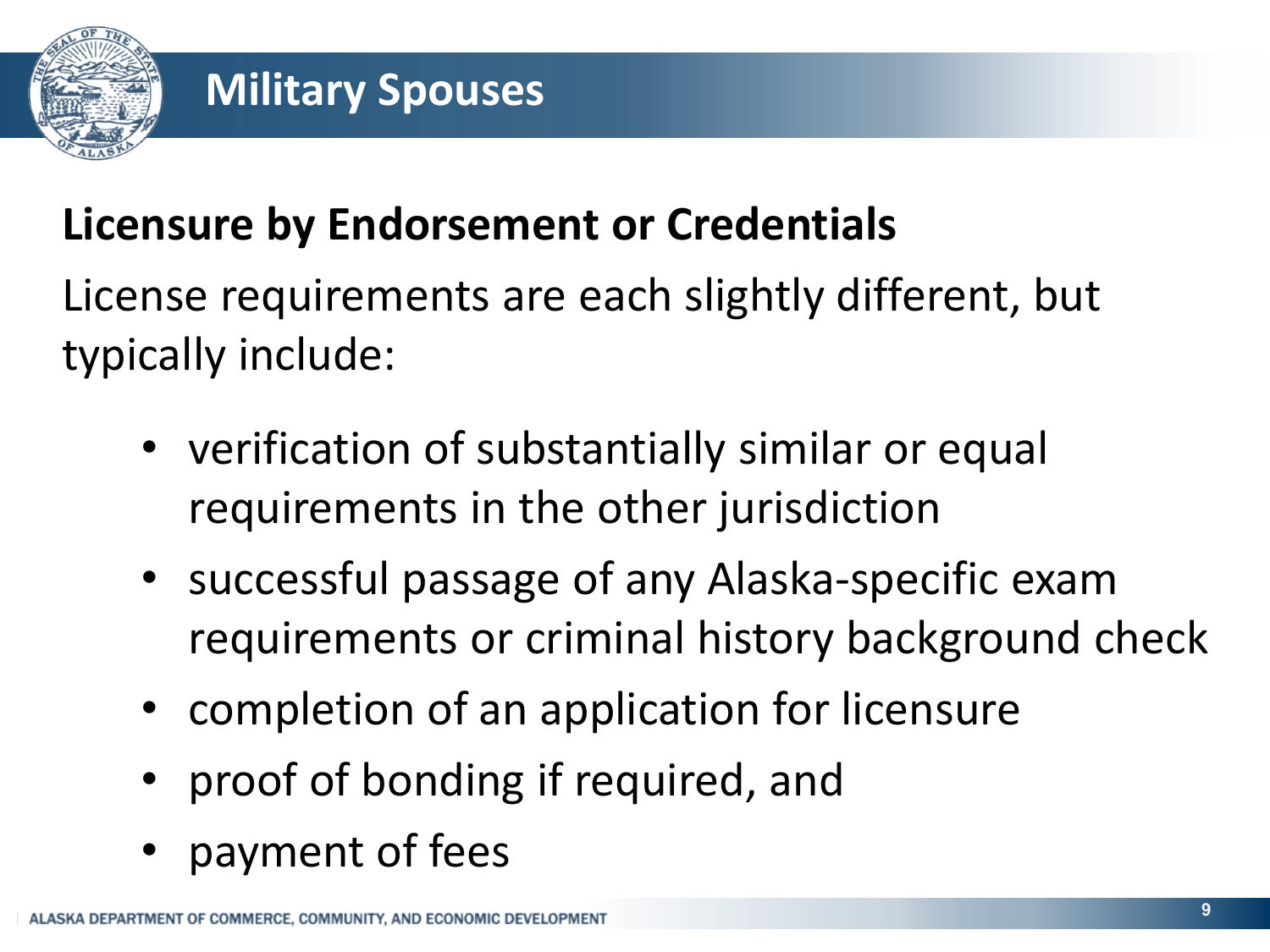

# **Occupations** *without* **licensure by endorsement or similar**:

- \* no exam requirement
- \*\* require extensive knowledge of Alaska's unique terrain
- Construction Contractor\*
- Home Inspector\*
- Big Game Guide-Outfitter \*\*
- Big Game Transporter\*\*
- Marine Pilot\*\*
- Pawnbroker\*
- Athletic Trainer\*
- Collection Agency\*
- Professional Guardian or
- Conservator\*
- Concert Promoter\*
- Hearing Aid Dealer\*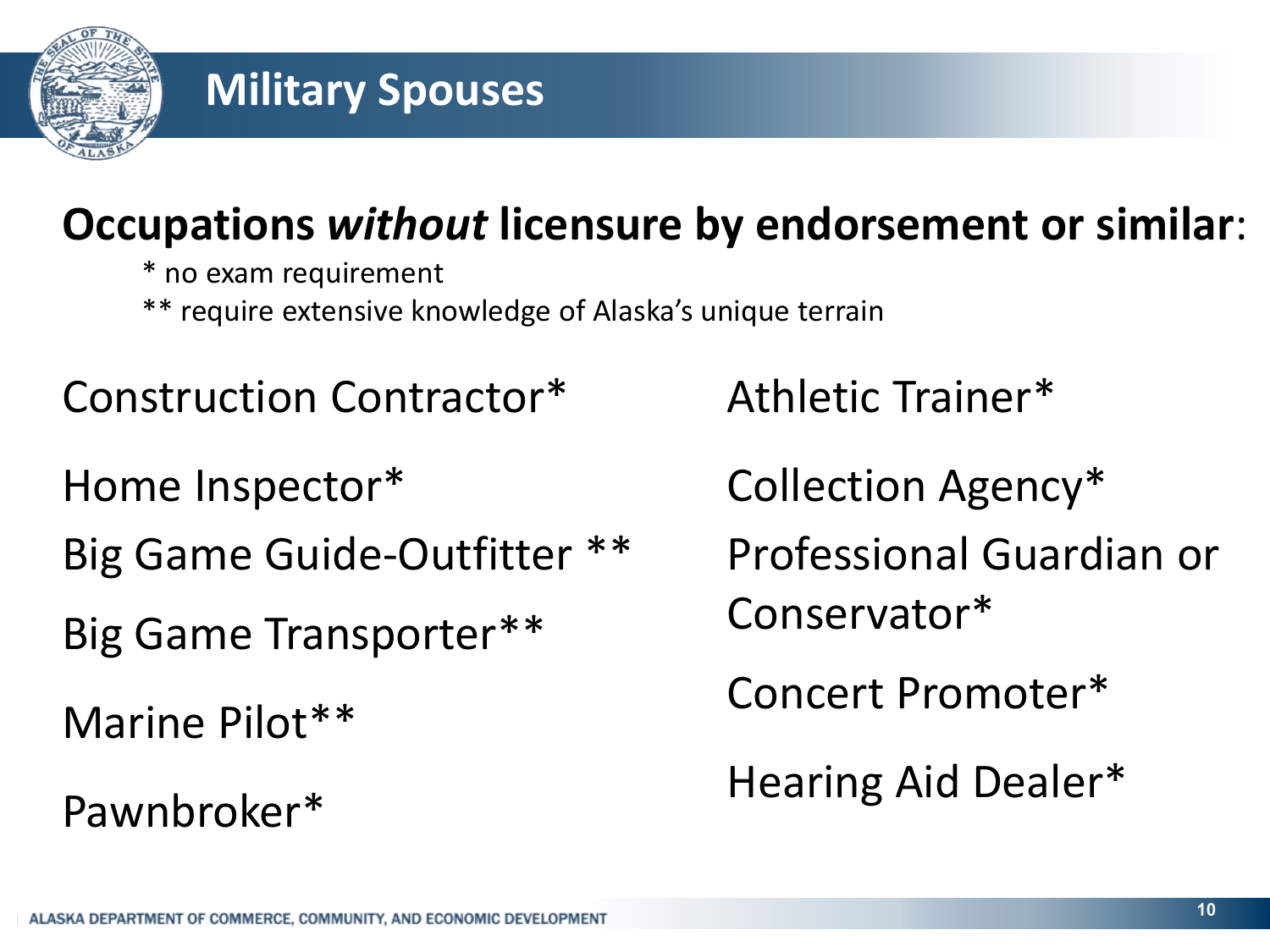

## **How to Apply**

- **Application portal: [my.Alaska.gov](https://my.alaska.gov/)**
- Apply online, upload documents, allow access to credentialing agencies, and track progress of application.
- Go paperless:
	- Opt-in to receive electronic communication about licensure, regulations changes, and other important news.
	- Renew your professional license online.
	- Update your email and mailing addresses.
- Paper applications available at ProfessionalLicense.Alaska.gov.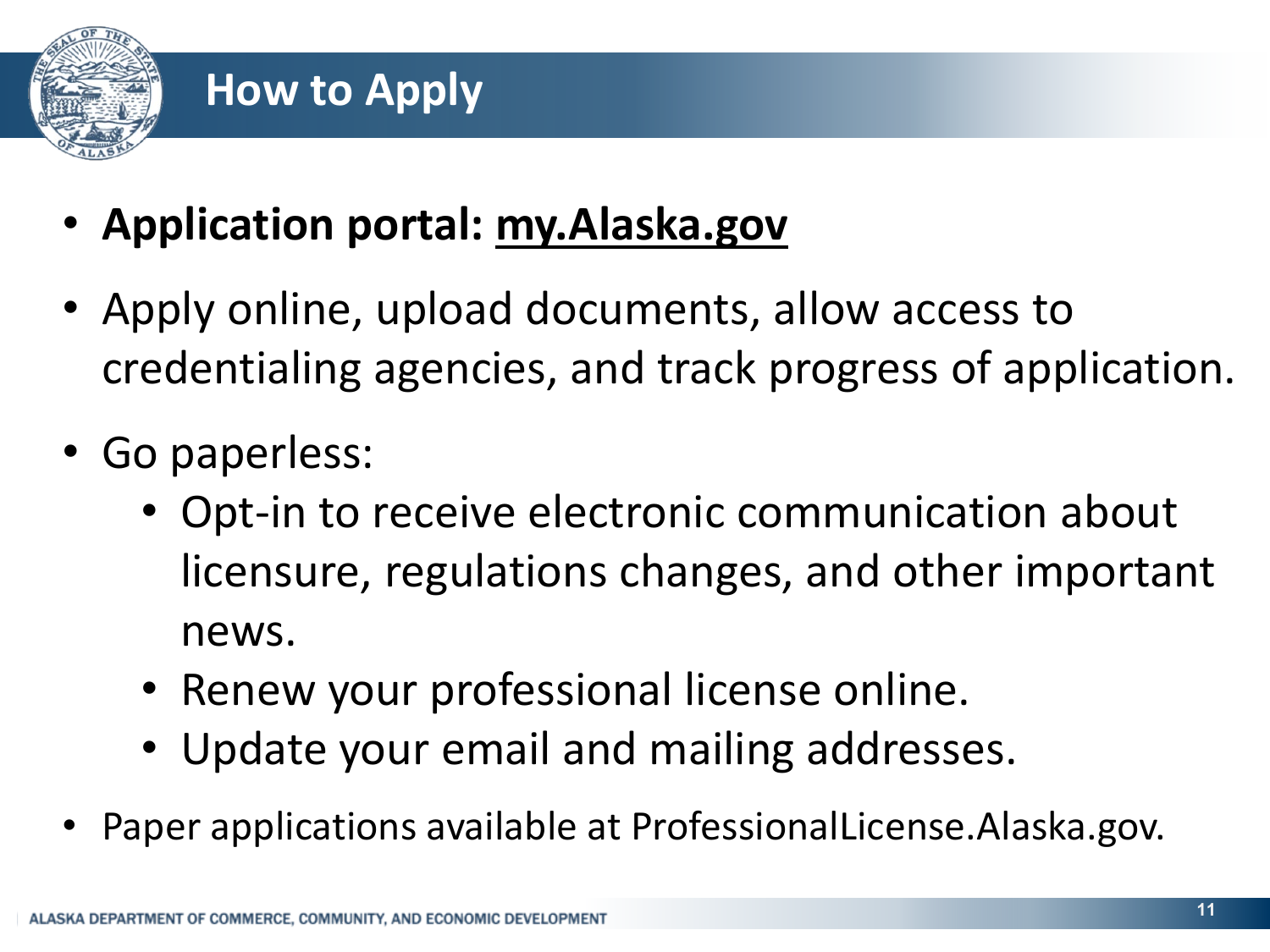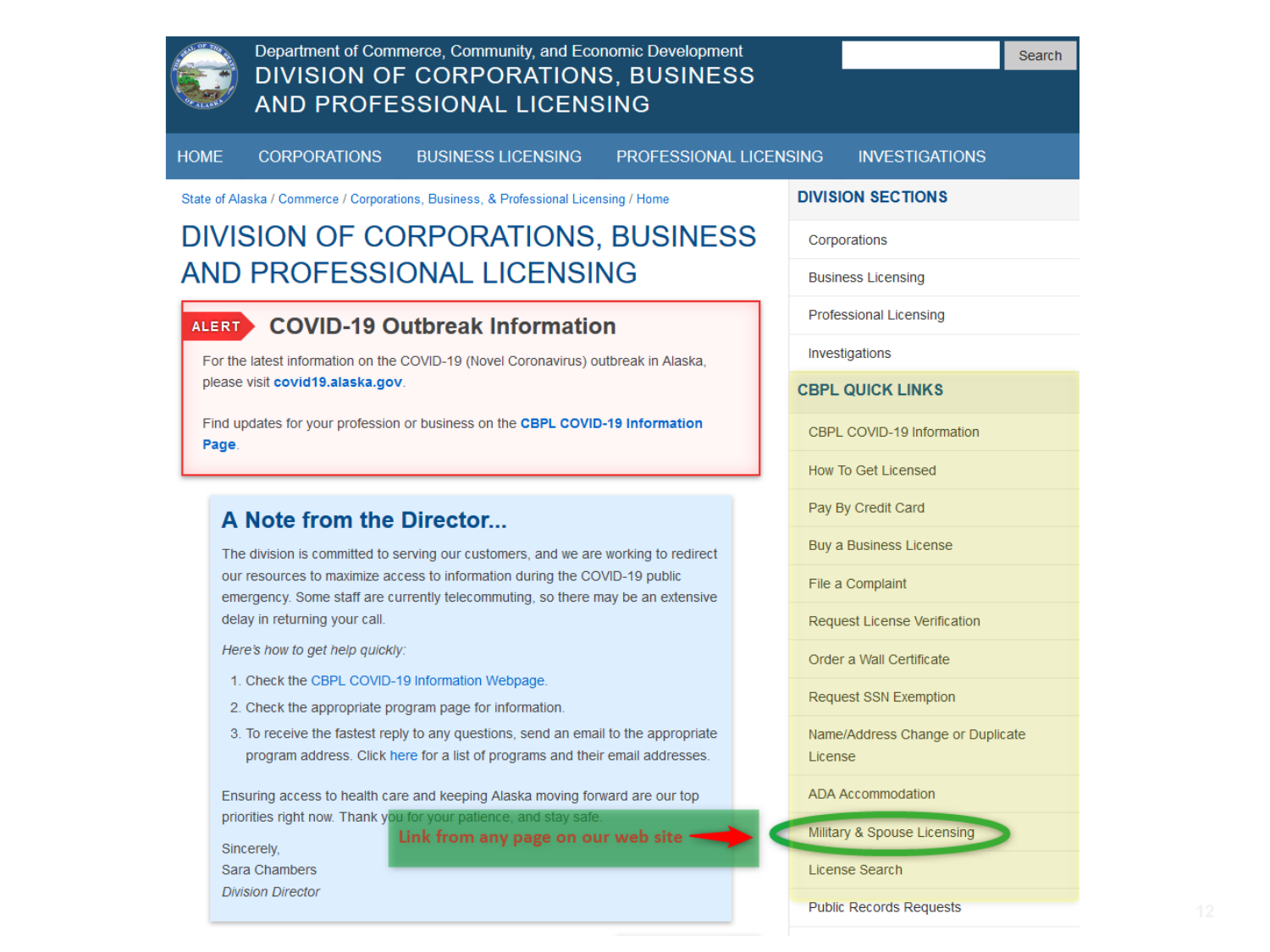

We need to address the challenges of military families by:

- Ensuring *all* licensing programs have adopted temporary licensing pathways for military spouses
- Understanding how military education and service translate into licensing credentials
- Contacting the legislature to adopt the Nurse Licensure Compact and other military-friendly, Alaskafriendly legislation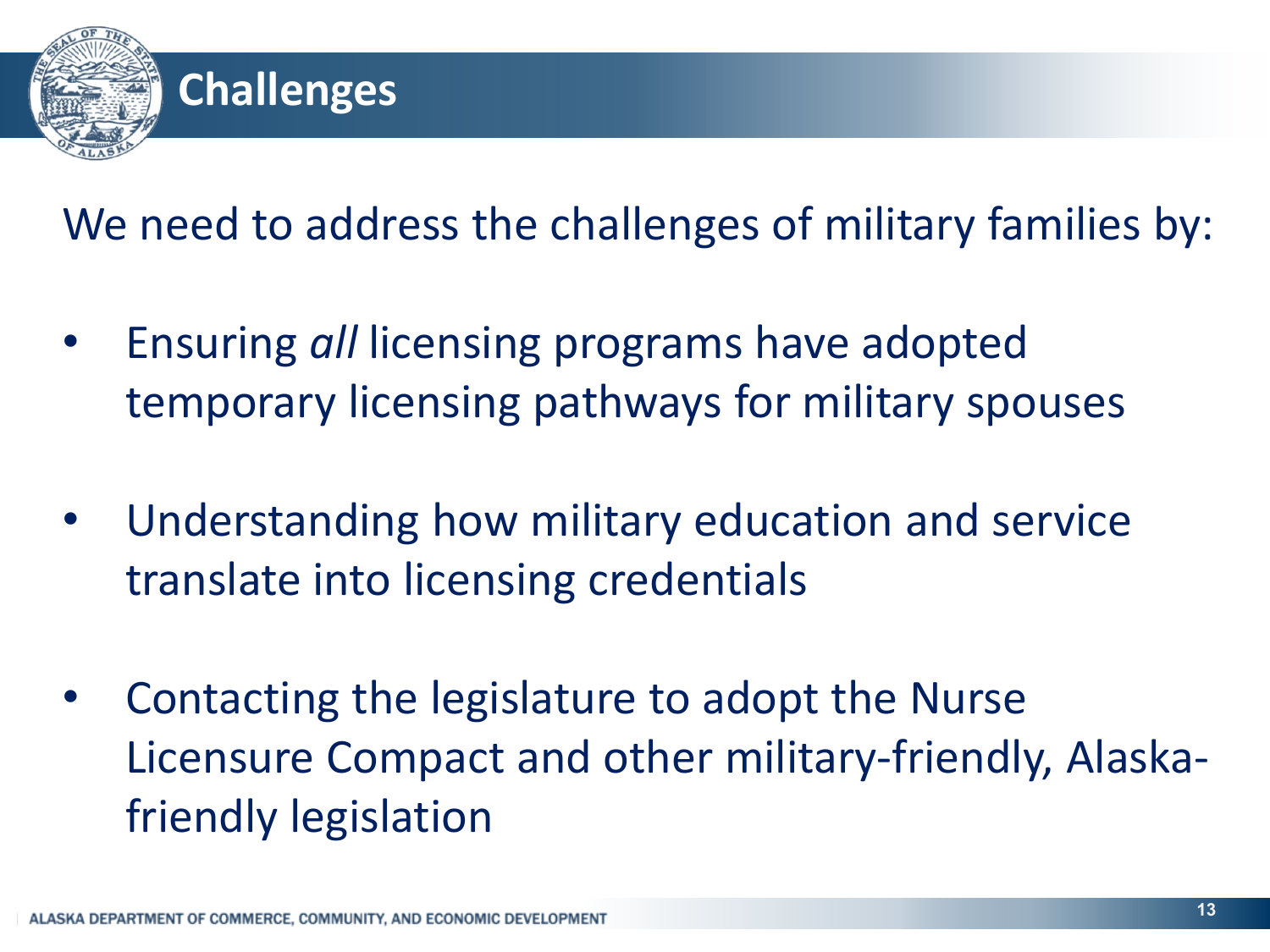

Link to military-specific professional licensing information: **MilitaryLicense@Alaska.gov**

Link to list of professional licensing programs & info: **ProfessionalLicense.Alaska.gov**

Link to obtain a business license: **BusinessLicense.Alaska.gov**

Link to register a corporation: **Corporations.Alaska.gov**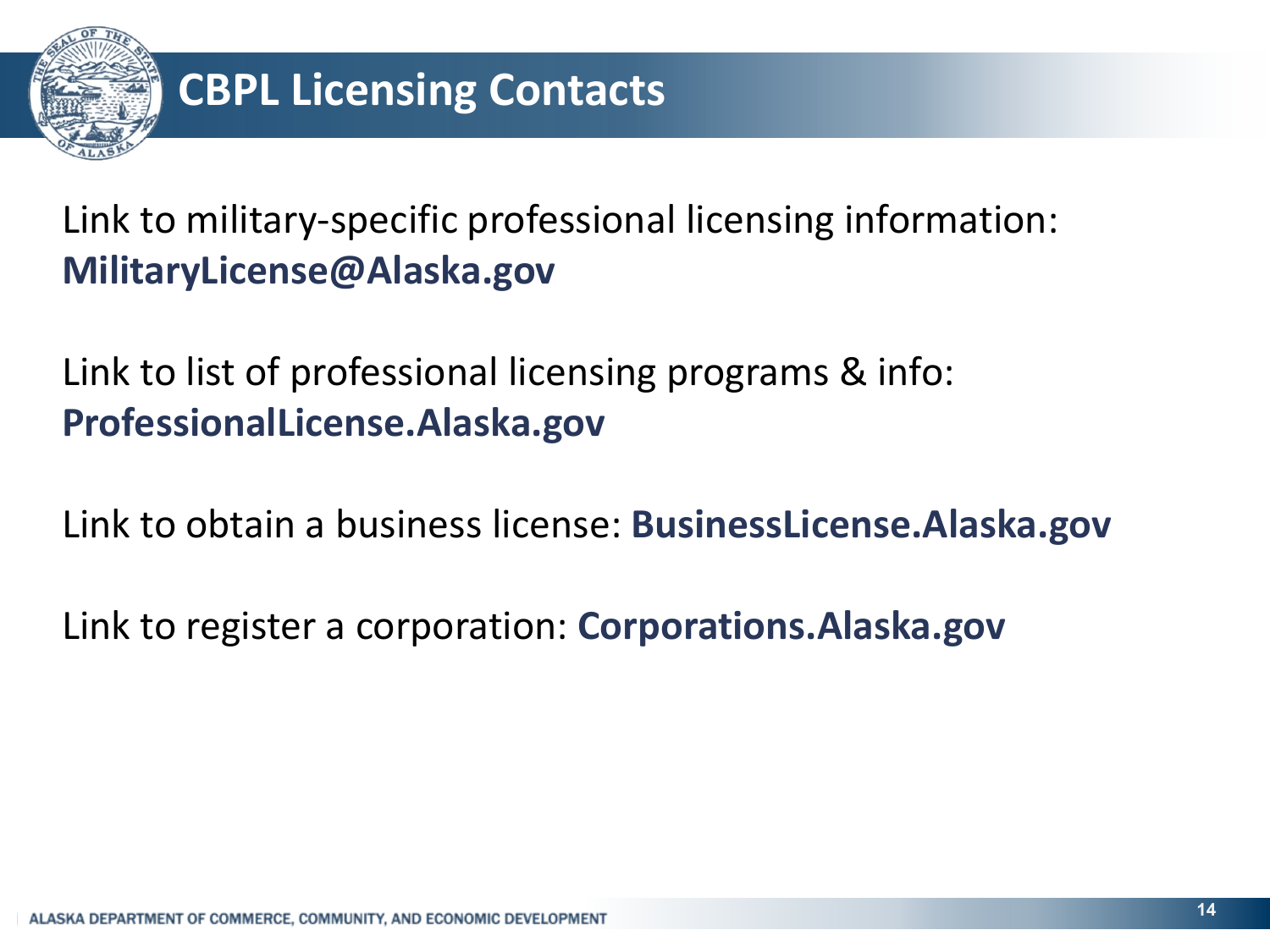

## **Licensing Contacts in Other Agencies**

#### Teacher Certification

Statewide: **tcwebmail@alaska.gov, (907) 465-2831**

## Child Care Licensing

Statewide, except Anchorage: **ccpo@alaska.gov, (888) 268-4632**  Anchorage: **hhsccl@muni.org, (907) 343-4758**

## Certificates of Fitness

Electrician, Plumber, Boiler Operator, Hazardous Materials Statewide: **mi@alaska.gov, (907) 269-4925**

#### EMS

Statewide, except Paramedic: **hss.emt.cert@alaska.gov, (907) 465-3140**